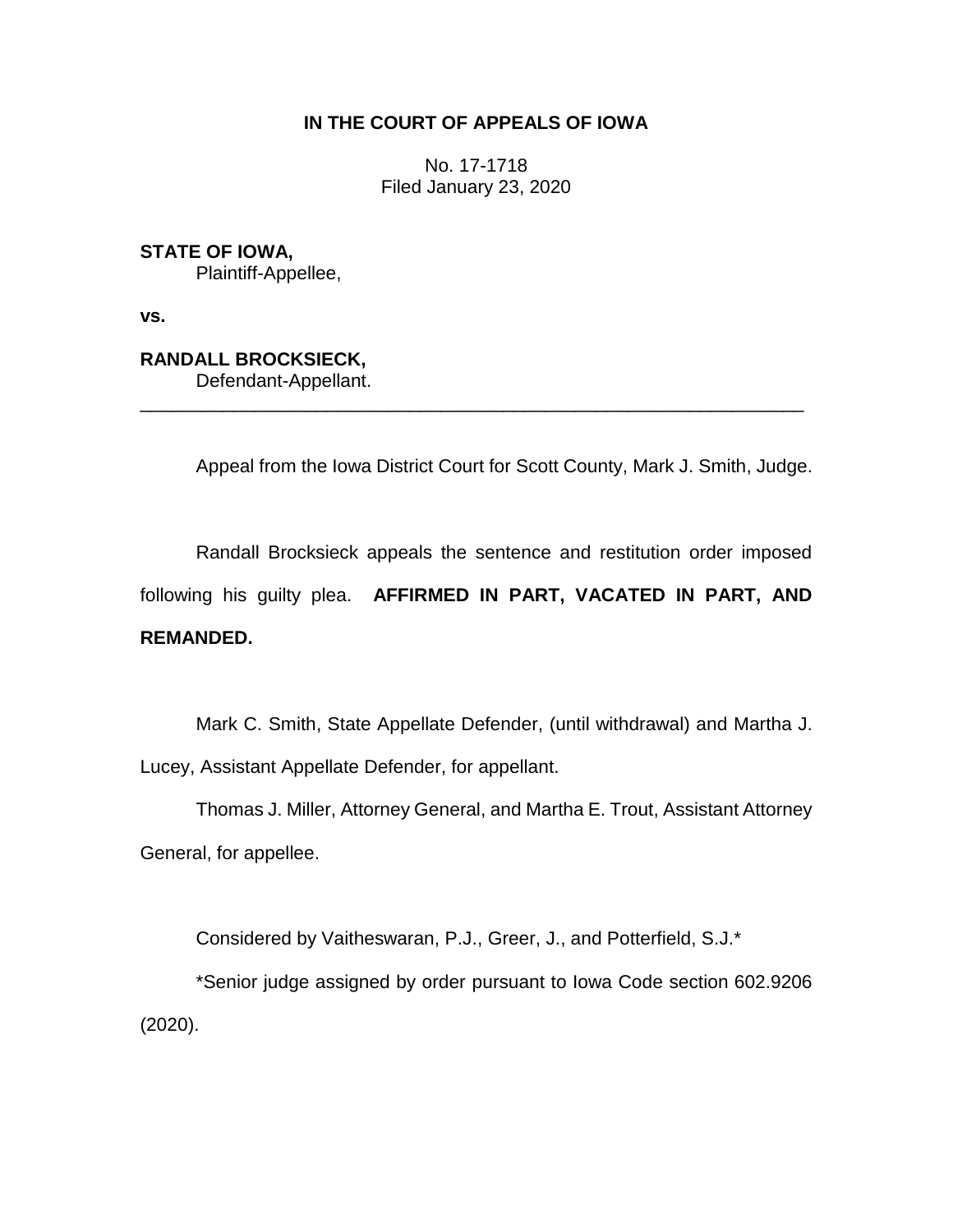#### **GREER, Judge.**

 $\overline{a}$ 

Randall Brocksieck appeals the sentence and restitution order imposed following his guilty plea.<sup>1</sup> On our review, we affirm Brocksieck's sentence, vacate the restitution order, and remand for entry of a final restitution order.

#### **I. Background Facts and Proceedings.**

Brocksieck pleaded guilty to one count of failure to stop at the scene of an accident resulting in death in violation of Iowa Code section 321.261(4) (2016), a class "D" felony.<sup>2</sup> The district court accepted his guilty plea and ordered a presentence investigation report (PSI). The PSI included a sentencing recommendation concluding that, even though Brocksieck was at a low risk to reoffend according to the Iowa Risk Assessment Revised instrument, incarceration was appropriate given the circumstances of the case.

At the sentencing hearing, Brocksieck's counsel acknowledged receiving the PSI, noted he saw "no material corrections or changes" to make to the PSI, and recommended probation. The State recommended a five-year prison term.

The district court sentenced Brocksieck to a prison term not to exceed five years. The court imposed a \$5000 fine and a thirty-five percent surcharge. The

<sup>1</sup> Brocksieck appeals from a guilty plea for a class "D" felony. Because the relevant judgment and sentence was entered before July 1, 2019, the amended Iowa Code section 814.6(1)(a)(3) (2019) is not applicable here. *See State v. Macke*, 933 N.W.2d 226, 228 (Iowa 2019) ("On our review, we hold Iowa Code sections 814.6 and [814.7,](https://1.next.westlaw.com/Link/Document/FullText?findType=L&pubNum=1000256&cite=IASTS814.7&originatingDoc=I0cb84ea0f65111e9ad6fd2296b11a061&refType=LQ&originationContext=document&transitionType=DocumentItem&contextData=(sc.Keycite)) as amended, do not apply to a direct appeal from a judgment and sentence entered before July 1, 2019."); *see also* Iowa Code § 814.6(1)(a)(3) (limiting appeals from guilty pleas for crimes other than class "A" felonies).

 $2$  Brocksieck also pleaded quilty to one count of operating without insurance, a simple misdemeanor, charged under a separate case number. That plea and the sentence of a \$500 fine are not relevant to this appeal.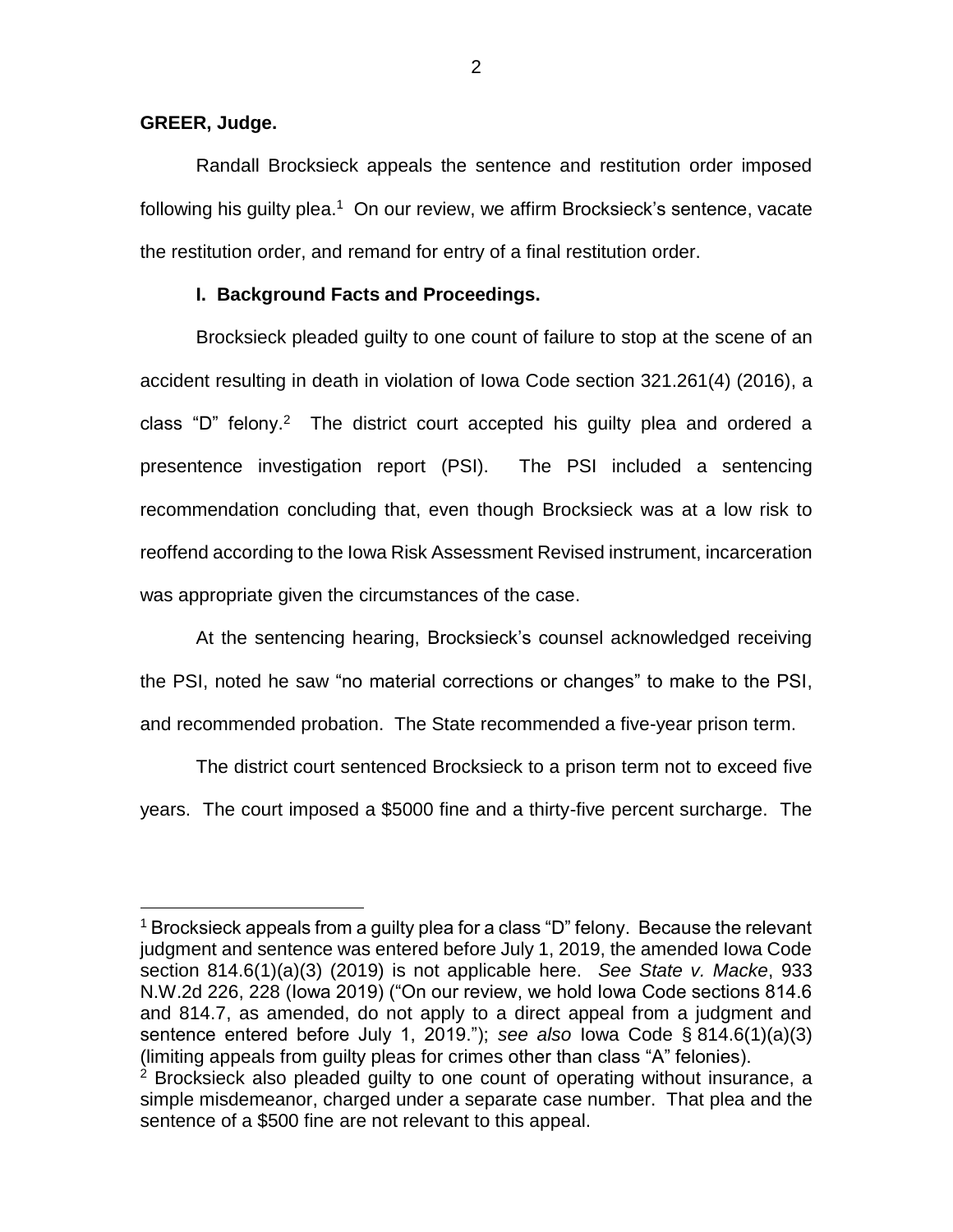court also ordered Brocksieck to reimburse the State for the cost of courtappointed counsel. Brocksieck appeals.

#### **II. Standard of Review.**

We review the district court's sentence for correction of errors at law. *State v. Formaro*, 638 N.W.2d 720, 724 (Iowa 2002). We will not disturb a sentence unless the defendant shows an abuse of discretion or a defect in the sentencing procedure. *State v. Witham*, 583 N.W.2d 677, 678 (Iowa 1998). An abuse of discretion occurs when the "court acts on grounds clearly untenable or to an extent clearly unreasonable." *State v. Oliver*, 588 N.W.2d 412, 414 (Iowa 1998). We review claims of ineffective assistance of counsel de novo. *State v. Risdal*, 404 N.W.2d 130, 131 (Iowa 1987).

"We review restitution orders for correction of errors at law." *State v. Albright*, 925 N.W.2d 144, 158 (Iowa 2019). "[W]e determine whether the court's findings lack substantial evidentiary support, or whether the court has not properly applied the law." *Id.* (alteration in original) (quoting *State v. Klawonn*, 688 N.W.2d 271, 274 (Iowa 2004)).

#### **III. Analysis.**

Brocksieck raises three claims on appeal: (1) the PSI improperly included a sentencing recommendation; (2) the district court erred by considering improper factors when imposing the five-year sentence; and (3) the court erred by ordering Brocksieck to pay court-appointed trial and appellate attorney fees.

**A. PSI Sentencing Recommendation.** First, Brocksieck argues that the department of correctional services (DCS) sentencing recommendation in the PSI is a procedural defect that requires resentencing. We disagree. These sentencing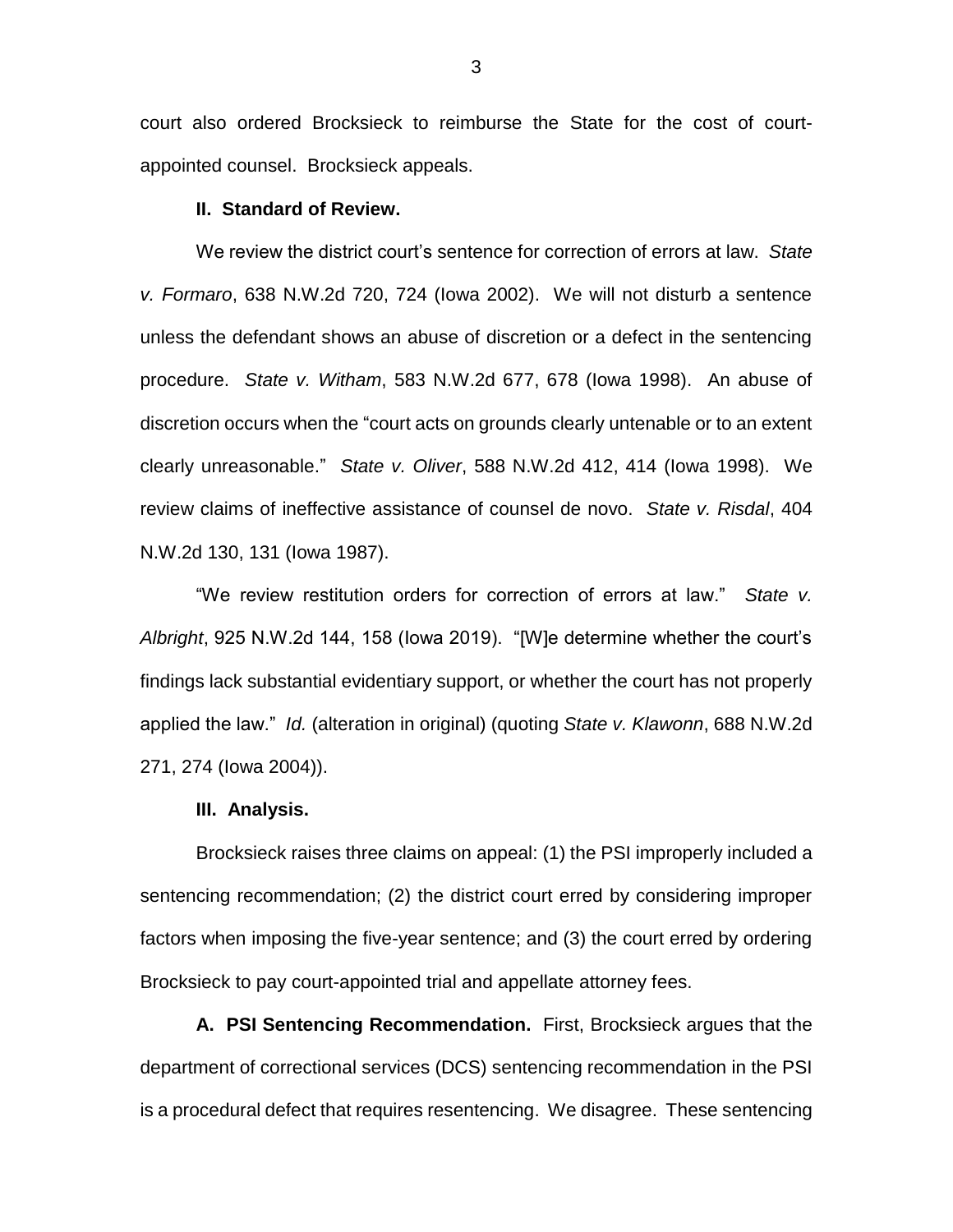recommendations are not binding on the court. *See State v. Headley*, 926 N.W.2d 545, 552 (Iowa 2019). Nor does the court abuse its discretion by considering a sentencing recommendation. *Id.* For that reason, it was not a procedural defect for DCS to include a sentencing recommendation in the PSI.

**B. Sentence.** Next Brocksieck contends the sentencing court abused its discretion in imposing judgment and sentence. Iowa Rule of Criminal Procedure 2.23(3)(d) requires the trial court to state on the record the reasons for a sentence. "'[I]f a court in determining a sentence uses any improper consideration, resentencing of the defendant is required,' even if it was 'merely a "secondary consideration."'" *State v. Lovell*, 857 N.W.2d 241, 243 (Iowa 2014) (quoting *State v. Grandberry*, 619 N.W.2d 399, 401 (Iowa 2000)).

"In applying the abuse of discretion standard to sentencing decisions, it is important to consider the societal goals of sentencing criminal offenders, which focus on rehabilitation of the offender and the protection of the community from further offenses." *Formaro*, 638 N.W.2d at 724. "It is equally important to consider the host of factors that weigh in on the often arduous task of sentencing a criminal offender, including the nature of the offense, the attending circumstances, the age, character and propensity of the offender, and the chances of reform." *Id.* at 724– 25.

At the sentencing hearing, the district court stated the reasons for the sentence on the record,

Well, Mr. Brocksieck, I've looked at your presentence investigation. You were charged and pled guilty to leaving the scene of an accident on January 12, 1998. You were fined at that time. You were charged with leaving the scene of an accident on July 21, 2001. You received 12 months supervision and judgment withheld. You were charged

4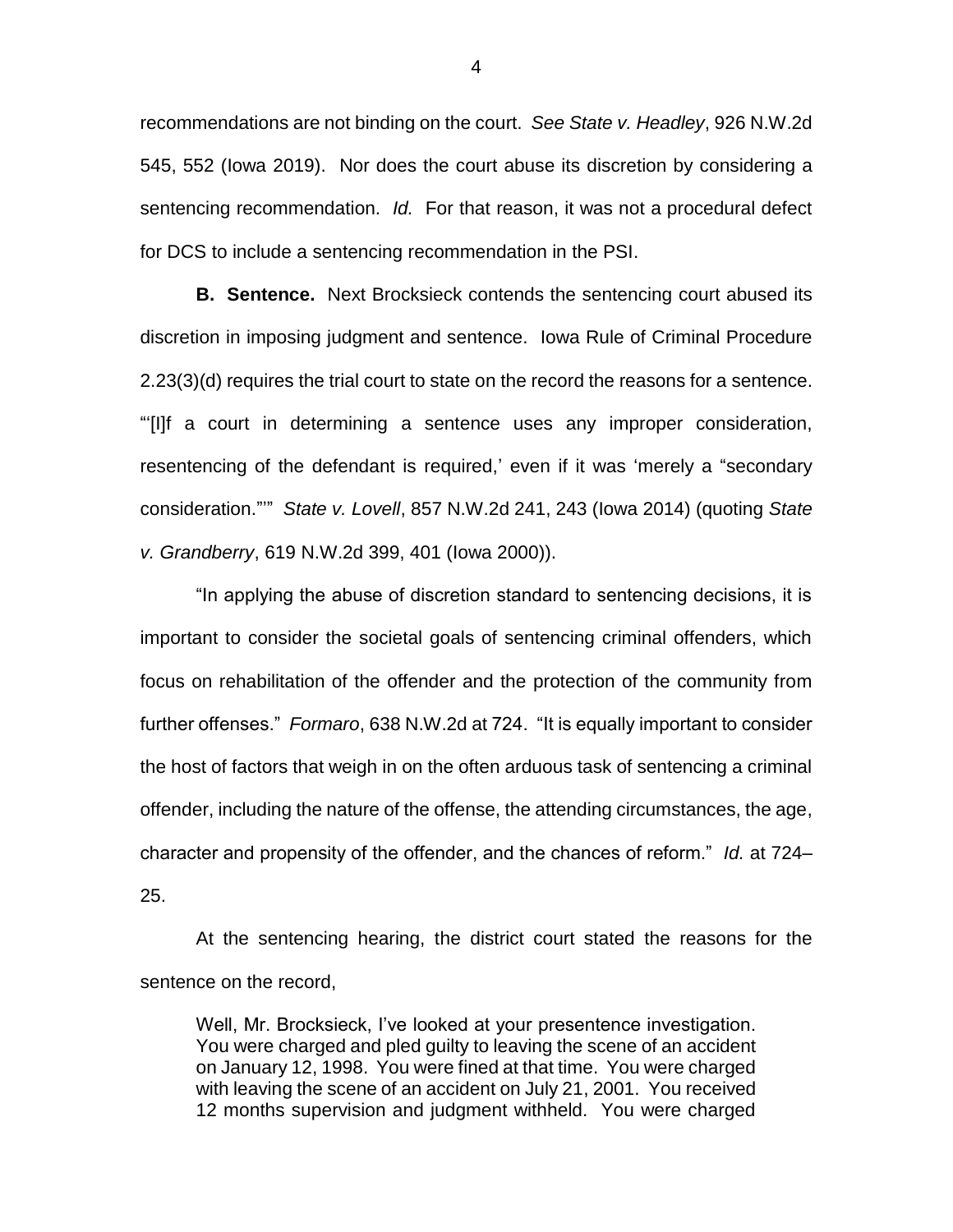with operating an uninsured motor vehicle on multiple occasions, and yet you continue to drive.

You haven't really done much with your life. It's unfortunate. You're 38 years old, and you have a part-time job delivering phone books. You live with your mother. You don't have a GED. . . .

The problem is that you have—you're a serial accident maker. Leaving the scene of an accident twice before indicates to me that you knew what the consequences were going to be on this date, and you still left the scene, despite the fact that the victim was, obviously, in dire need of aid. I don't know whether it would have made a difference. It's irrelevant under the statute whether or not it would have made a difference. But in this case the impact that you had, as you heard from the family, is that they don't know whether or not it would have made a difference. There was somebody that came on the scene shortly after you left. But, again, that's not an excuse that it would not have made any difference if you did stop and call an ambulance and call law enforcement.

There is something to be said about facing the consequences of your actions. In this case, your actions caused the family of this person, even if it was an accident, untold grief because you left that person in the middle of the street, subject to further harm if it occurred. In this case, it didn't. But I think—as they stated, they could have accepted the fact that this was an accident, but leaving somebody out in the middle of the street in dire need of aid is, in my opinion, inexcusable. You showed callous disregard for the welfare of a human being, and that's—that's why this statute's a felony, as opposed to a misdemeanor, because, again, the consequences are so great. So based on your criminal record, as well as the facts and circumstances of this case, the court does find that a period of incarceration is warranted.

Brocksieck points to several factors referenced by the court. He argues it

was impermissible for the court to consider his part-time job and the fact that he

lived with his mother and to assume that he was a "serial accident maker" with no

proof he was at fault in the prior accidents. Brocksieck also argues the court did

not give sufficient reasons to justify the sentence and fine it imposed.

1. *Brocksieck's employment status and living situation.* Nothing in the

sentencing record suggests the court considered Brocksieck's job and living situation as aggravating factors. The district court's decision to impose a term of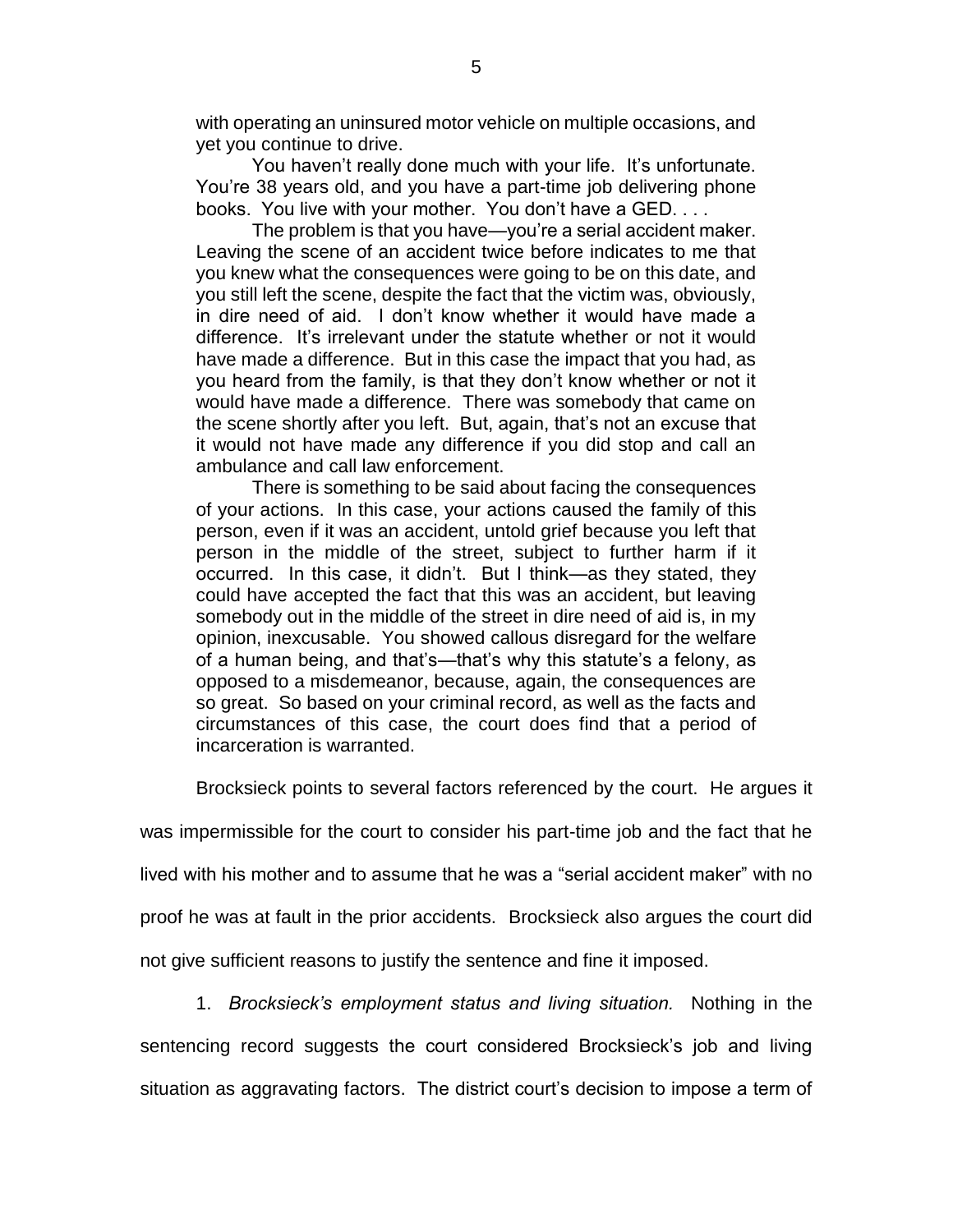incarceration was "based on [Brocksieck's] criminal record, as well as the facts and circumstances of this case," not his living situation or financial status. As Brocksieck concedes, these considerations are appropriate to determine his financial responsibility, whether his employment could aid in his rehabilitation and ability to restore the victim, and to decide whether a suspended sentence was appropriate. *See Formaro*, 638 N.W.2d at 725 ("[B]efore deferring judgment or suspending sentence, the court must additionally consider the defendant's . . . employment status, family circumstances, and any other relevant factors, as well as which of the sentencing options would satisfy the societal goals of sentencing."). We find no abuse of discretion on this claim.

2. *Calling Brocksieck a "serial accident maker."* Brocksieck next argues it was impermissible for the trial court to call him a "serial accident maker" because there is no evidence that he caused the accidents that formed the basis of his prior criminal convictions. The sentencing court may not rely on facts or allegations not established by the evidence or admitted by the defendant. *Witham*, 583 N.W.2d at 678.

While the district court called Brocksieck a serial accident maker, in its next sentence the court followed up by noting two prior convictions for leaving the scene of an accident. Brocksieck does not argue that these convictions are unproven, only that there is no proof that he was at fault for the accidents underlying the charges. Despite the use of the term "accident maker," the court's concern was not that Brocksieck caused the accidents but that Brocksieck fled the scene after being involved in the accidents. We conclude that the district court did not abuse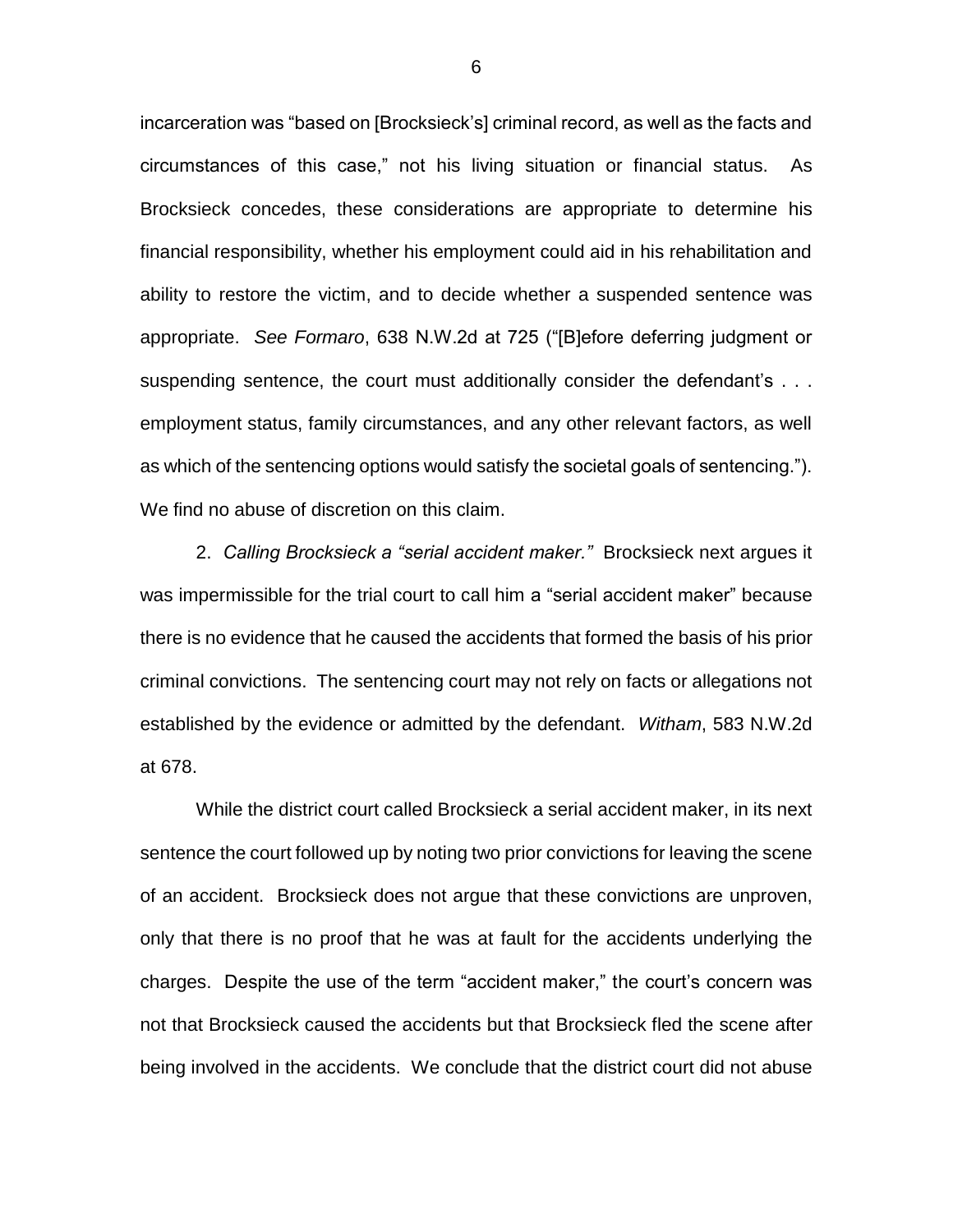its discretion by considering Brocksieck's past similar criminal behavior in rendering its sentence.

3. *Reasons for sentence.* Finally, Brocksieck argues the district court did not give unique reasons for the sentence and fine imposed because leaving the scene of an accident involving a death is common to everyone convicted of this offense. Brocksieck's arguments have no merit. Here, the district court considered Brocksieck's criminal history and recounted the facts of the fatal accident Brocksieck caused by hitting a pedestrian and leaving him in the street severely injured and subject to the risk of further injury. The court explained,

[L]eaving somebody out in the middle of the street in dire need of aid is, in my opinion, inexcusable. You showed callous disregard for the welfare of a human being, and that's why this statute's a felony, as opposed to a misdemeanor, because, again, the consequences are great. So based on [Brocksieck's] criminal record, as well as the facts and circumstances of this case, the Court does find that a period of incarceration is warranted.

Moreover, the district court imposed a sentence within the guidelines for a

class "D" felony.<sup>3</sup> Brocksieck has failed to show an abuse of discretion.

**C. Restitution Order.** Finally Brocksieck argues the district court erred by

ordering him to pay restitution for his court-appointed trial and appellate attorney fees because the court failed to consider his reasonable ability to pay when it imposed the restitution order. The State counters that Brocksieck's claims are not ripe for review, were not preserved, and are without merit.

 $\overline{a}$ 

<sup>&</sup>lt;sup>3</sup> "A class 'D' felon, not an habitual offender, shall be confined for no more than five years, and in addition shall be sentenced to a fine of at least seven hundred fifty dollars but not more than seven thousand five hundred dollars." Iowa Code § 902.9(1)(e).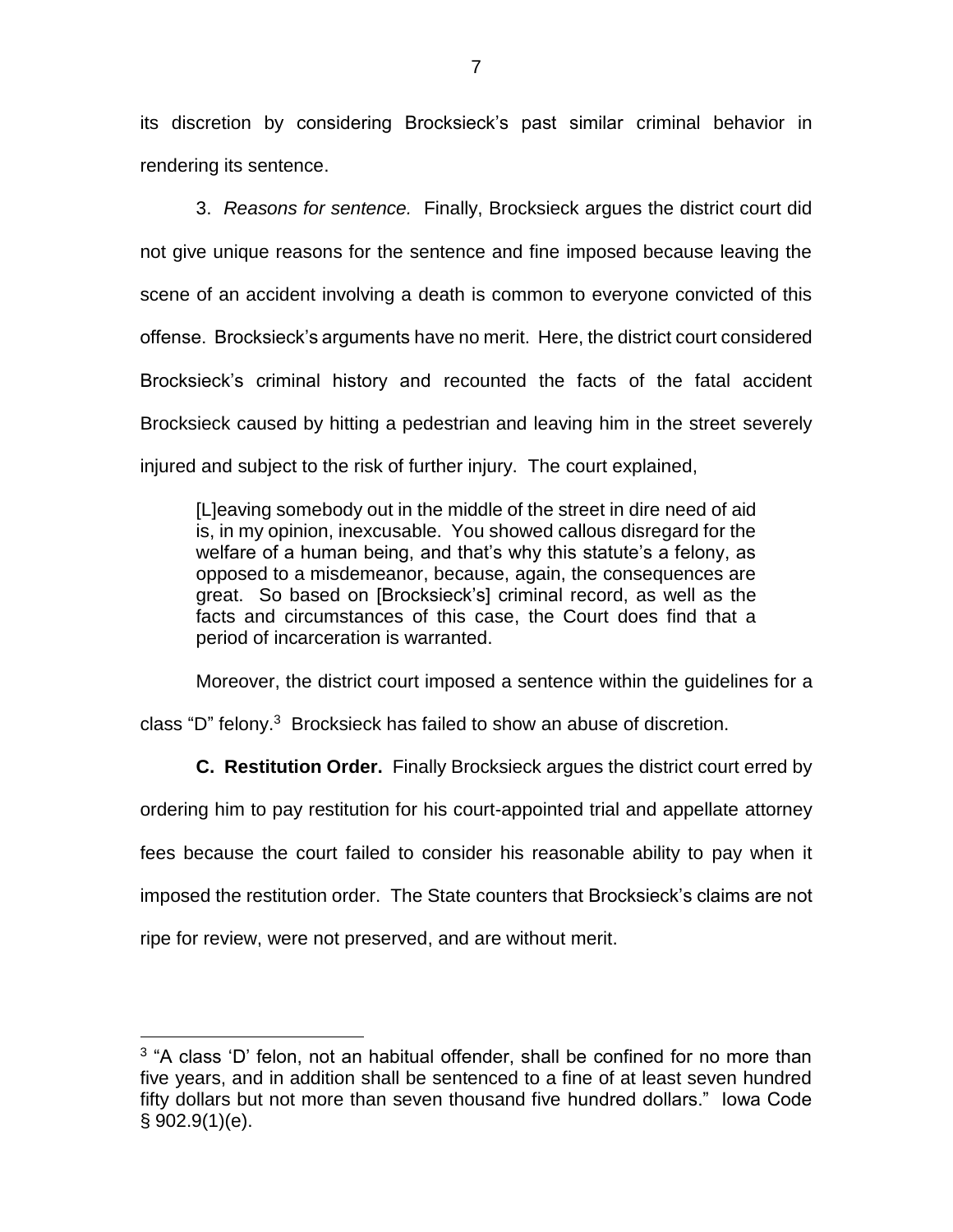The court may order attorney fees as restitution when the defendant is reasonably able to pay. *Albright*, 925 N.W.2d at 159; *see also* Iowa Code §§ 815.9(5), 910.3. The court must set the amount of restitution at the time of sentencing. *Albright*, 925 N.W.2d at 160. "If not all of the items of restitution are available at the time of sentencing, the Code allows the sentencing court to file temporary, supplemental, and permanent orders prior to the final plan of restitution." *Id.* "This constellation of orders is the plan of restitution." *Id.* "Until the court issues the final restitution order, the court is not required to consider the offender's reasonable ability to pay." *Id.* at 160–61.

At sentencing, the court ordered Brocksieck to pay his trial attorney's fees and court costs because he was employable upon release from prison. The district court determined Brocksieck had the reasonable ability to pay court-appointed attorney fees not to exceed \$800 and directed the clerk of court to file notice of the amount approved. Yet the record does not reflect that the court entered a final restitution order. So we vacate the portion of the sentencing order discussing restitution and remand for a final determination of the amount of restitution and Brockseick's reasonable ability to pay.<sup>4</sup>

 $\overline{a}$ 

<sup>&</sup>lt;sup>4</sup> The corrected sentencing order should not include any language requiring Brocksieck to affirmatively challenge his ability to pay appellate attorney fees prior to their imposition. *See, e.g.*, *State v. Singleton*, No. 18-0397, 2019 WL 1494641, at \*3 (Iowa Ct. App. Apr. 3, 2019) (finding the exact language used in Brocksieck's original sentencing order regarding appellate attorney fees to be improper).